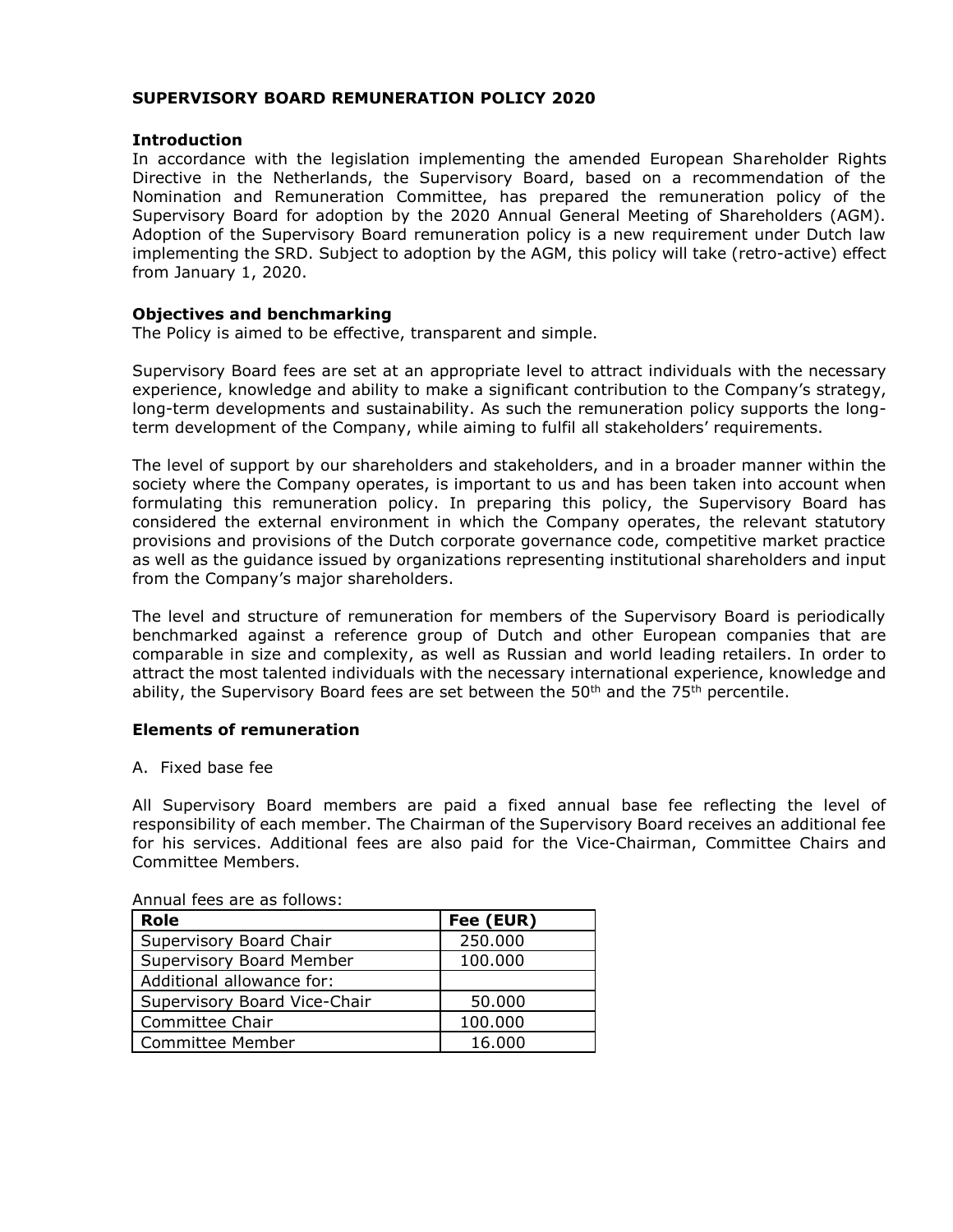## B. Restricted Stock Units

Members of the Supervisory Board are entitled to restricted stock units (RSU's). The number of annual RSU awards equals 100% of a Supervisory Director's fixed base fee in the year of the award, divided by the average market value<sup>1</sup> of a  $X5$  GDR on the relevant award date. RSU awards are subject to a three-year vesting period and a further two-year lock-in period. RSU awards to members of the Supervisory Board are not subject to performance criteria.

The Company acknowledges that the award of RSUs to members of the Supervisory Board constitutes a deviation from the Dutch Corporate Governance Code. However, in order to attract and reward experienced individuals with a track record that is of specific relevance to the Company, the Company believes it is necessary to allow members of the Supervisory Board to participate in the Company's equity-based remuneration plan. This structure aligns the interests of Supervisory Board members with those of shareholders and strengthens their commitment to, and confidence in, the long-term interest and sustainability of the Company.

## **Other items**

Supervisory Directors benefit from liability insurance coverage, and the reimbursement of expenses. The Company does not grant variable remuneration to Supervisory Board members, they do not accrue any pension rights and are not eligible for personal loans or guarantees. Supervisory Board members do not receive any other benefits or entitlements and are not entitled to any severance payment or benefits upon termination of their appointment. Supervisory Directors are appointed and reappointed based on the provisions of the law and articles of association of the Company. No claw-back or change in control arrangements are in place for Supervisory Directors.

# **Legacy arrangements**

Mr. King was appointed as member of the Supervisory Board by the General Meeting of Shareholders on 7 May 2015 and, as per the same date, he was appointed by the Board as Chairman of both the Audit and Risk Committee and the Related Party Committee, with an annual base fee of EUR 250.000. In December 2019 the Board resolved to dissolve the Related Party Committee as per 1 January 2020, integrating its responsibilities in the overall remit of the Audit and Risk Committee. In view of the additional tasks assumed by Mr. King as Chairman of the Audit and Risk Committee, and his membership of the Nomination and Remuneration Committee per 18 March 2020, Mr. King's annual fee will remain unchanged.

## **Adoption**

Adoption of the remuneration policy by the General Meeting of Shareholders, upon proposal by the Supervisory Board, takes place at every change and in any case at least every four years. The Nomination and Remuneration Committee is responsible for the development of the remuneration policy and making a proposal to the Supervisory Board.

## **Amendments**

This remuneration policy may only be amended by the General Meeting of Shareholders pursuant to a proposal of the Supervisory Board, based on recommendations by the Nomination and Remuneration Committee.

All revisions of the remuneration policy shall be accompanied by a description and explanation of significant changes and the decision making process followed for its determination, review and implementation. Furthermore, it is also explained how it takes into account the votes and views of shareholders and other stakeholder on the remuneration policy and reports since the most recent vote on the remuneration policy by the General Meeting of Shareholders.

 $\overline{a}$ The average market value is defined as the volume weighted average price of a GDR over the thirty calendar days immediately preceding the award date. The volume weighted average price is calculated using the closing price of a GDR taken from the Official List of the London Stock Exchange.